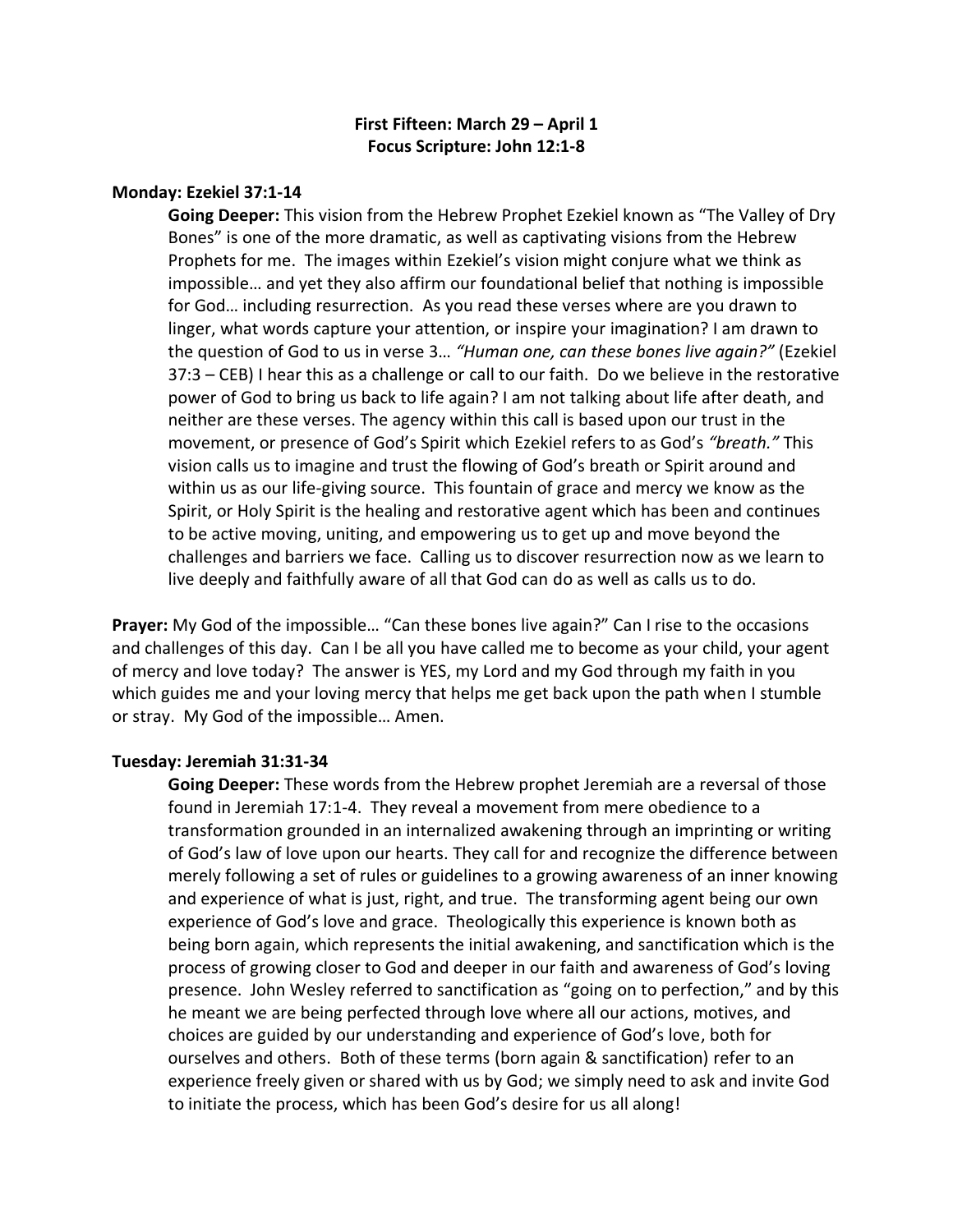**Prayer:** Lord write your love upon and within my heart to guide me throughout this day. Help me to not lose faith in those moments when I am not at my best or when I become distracted. Help me trust your work within me never stops and all I am called to do is simply keep getting up and beginning again. Amen.

#### **Wednesday: Isaiah 43:8-12**

**Going Deeper:** The cry of Isaiah *"Bring out the blind people who have eyes, the deaf ones who have ears"* (Isa. 43:8 – CEB) remind me of Jesus' call recorded in Matthew 11:15 *"Let the person who has ears hear."* (CEB) And yet I recognize Isaiah's intent is different. Isaiah, unlike Jesus who challenged those who thought they could see and hear to listen, Isaiah affirms those who others thought were deaf and blind but who actually saw the workings of God around them and kept the faith. Because of this, God calls these ones who see to be witnesses. Their trust in God and their willingness to believe God was with them, even when the people of God suffered under persecution and the rule of another is now the message they are to announce. When those around them turned to other sources of truth, or comfort, or security, or hope, they remained steadfast knowing God would bring them what they needed and most importantly, God was faithful, always faithful even when the people of God are not. As you read these words from Isaiah are you aware of areas, or places you need to hear this call to be faithful, where you have been tempted to trust another rather than God's love and provision?

**Prayer:** My Lord of sound and light, help me stay focused and attentive today. Help me from falling into the trap of telling others I see when in truth all I have is my faith in you and your faithfulness, even when I stumble. Help me to live with a transparency that acknowledges those places of wondering and doubt and yet remains faithful even when I cannot see, knowing you can. Amen.

### **Thursday: John 13:1-9**

**Going Deeper:** We understand the events within these verses as having taken place in the last week of Jesus' life. He is gathered in table fellowship with his closest friends, his companions, his disciples and one whose allegiance had drifted. I have always been struck that Jesus, knowing of Judas' impending betrayal, continued to love and care for him. He did not shun him; he didn't even rebuke him as he had Peter (See Mark 8:27- 33). John tells us Jesus in these last hours embodied his love and care for them as he *"showed them the full extent of his love*." (John 13:1b – NIV) This became obvious to them initially through the act of washing their feet. Jesus the teacher, became Jesus the servant, even the servant of his betrayer. None of them speak up until Jesus came to Peter. Were they dumbstruck by this display of servant love or might it have been something else? John does not say, but Peter's words help us. What do you hear in Peter's objection and Jesus' response? Jesus' washing his disciple's feet I suspect was far more than an object lesson on humility and servant focused discipleship. *"Unless I wash you, you won't have a place with me."* (Matt. 11:8b – CEB) Jesus is no longer talking about washing Peter's feet. He tells Peter, and us that as a follower we are held